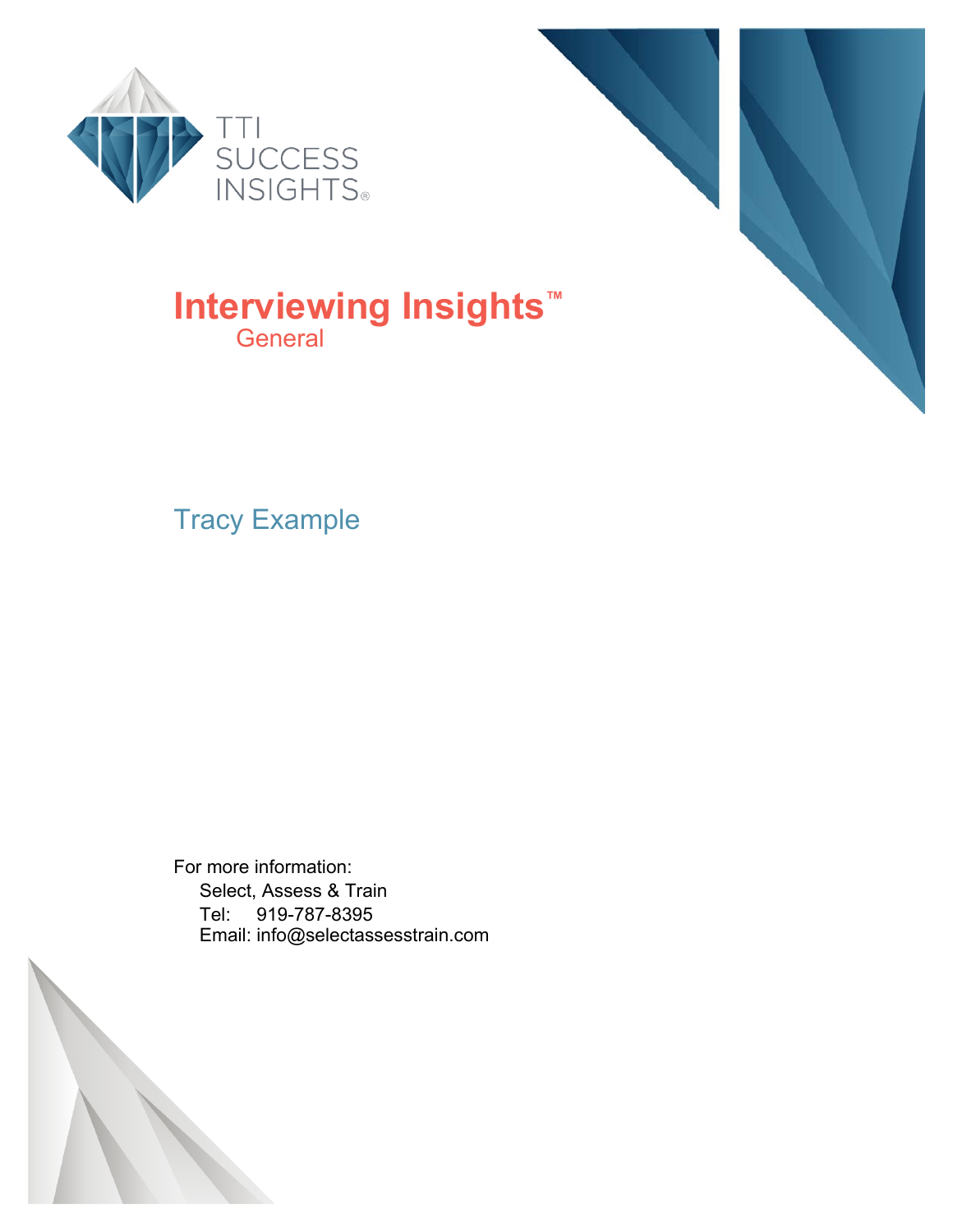





#### **Behavioral research suggests that the most effective people are those who understand themselves, both their strengths and weaknesses, so they can develop strategies to meet the demands of their environment.**

A person's behavior is a necessary and integral part of who they are. In other words, much of our behavior comes from "nature" (inherent), and much comes from "nurture" (our upbringing). It is the universal language of "how we act," or our observable human behavior.

#### **In this report we are measuring four dimensions of normal behavior. They are:**

- how you respond to problems and challenges.  $\bullet$
- how you influence others to your point of view.  $\bullet$
- how you respond to the pace of the environment.  $\bullet$
- how you respond to rules and procedures set by others.  $\bullet$

This report analyzes behavioral style; that is, a person's manner of doing things. Is the report 100% true? Yes, no and maybe. We are only measuring behavior. We only report statements from areas of behavior in which tendencies are shown. To improve accuracy, feel free to make notes or edit the report regarding any statement from the report that may or may not apply, but only after checking with friends or colleagues to see if they agree.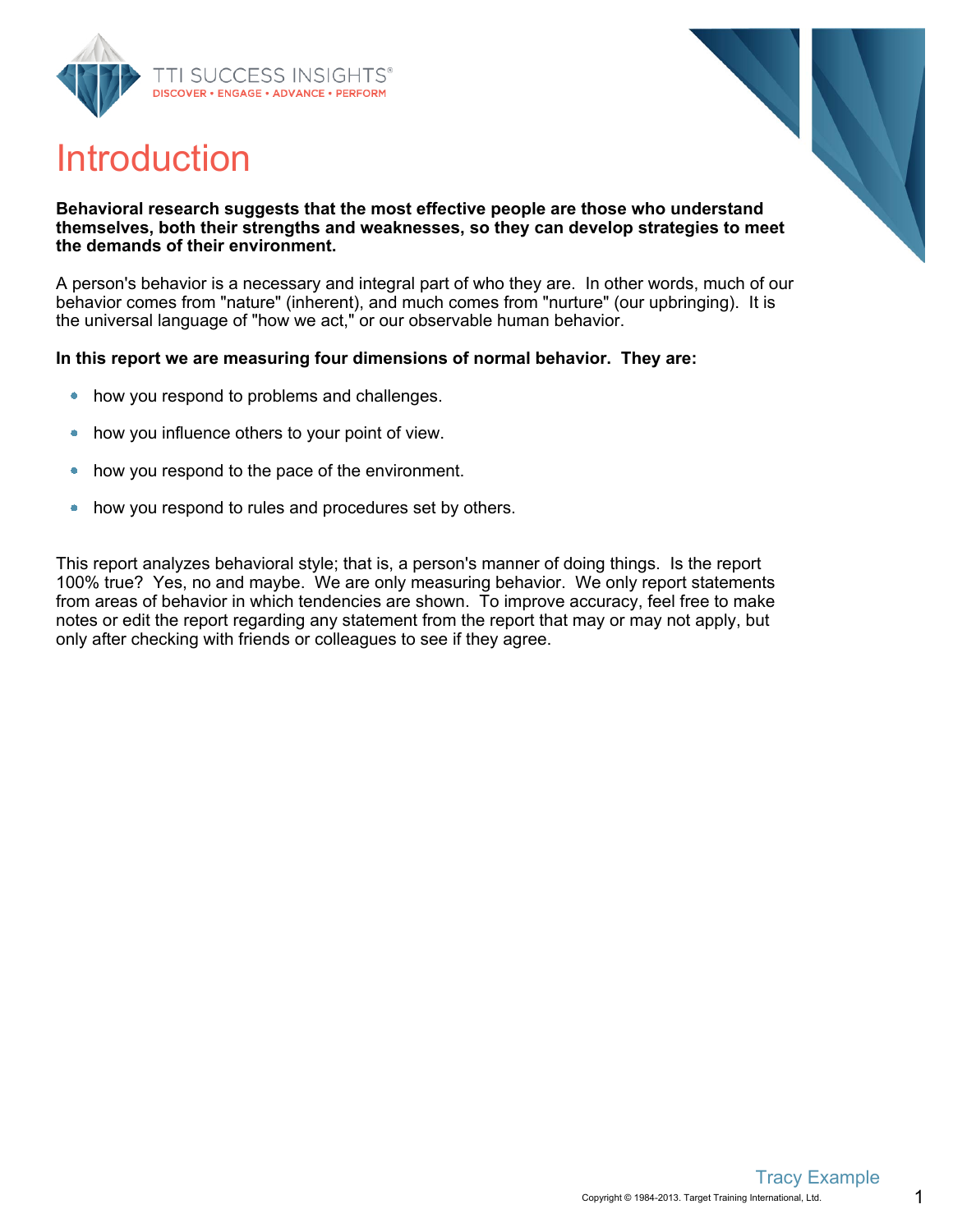

## General Characteristics

Based on Tracy's responses, the report has selected general statements to provide a broad understanding of her work style. These statements identify the basic natural behavior that she brings to the job. That is, if left on her own, these statements identify HOW SHE WOULD CHOOSE TO DO THE JOB. Use the general characteristics to gain a better understanding of Tracy's natural behavior.

Tracy sometimes finds it difficult to relax until all the work is completed. Leisure time activities often include friends and family. She likes to set her own pace. When others try to rush her, she feels threatened and may balk. She needs time for some study and analysis, particularly when doing new or challenging assignments. This allows her to adjust to the changing environment. Patience, control and deliberateness characterize her usual behavior. Tracy doesn't resist change as much as she resists being changed. She needs to be an active participant in situations that will impact her work. She looks to people for support and inner-satisfaction as a way to reach her personal goals. She may have difficulty sharing her feelings if it may disturb the relationship. Others see her as a good neighbor, since she is always willing to help those she considers to be her friends. Tracy tends to build a close relationship with a relatively small group of associates. Tracy's flexibility will allow her to fit into almost any environment.

Tracy may want to think over major decisions before acting. She must be convinced that actions will produce the desired result. She may tend to fight for her beliefs or those things she feels passionate about. She prefers to plan her work and work her plan. Others may find it refreshing to have her on their team. Occasionally she will underplay bad news, if telling it as it is will offend someone. She may fear it would disturb the relationship. Tracy finds making decisions easier when she knows that others she respects are doing the same thing; she then has a feeling of stability and "family." She is good at analyzing situations that can be felt, touched, seen, heard, personally observed or experienced. Her motto is, "facts are facts." She tries to use balanced judgment. She is the person who brings stability to the entire team. She can be sensitive to the feelings of others and is able to display real empathy for those who are experiencing difficulties.



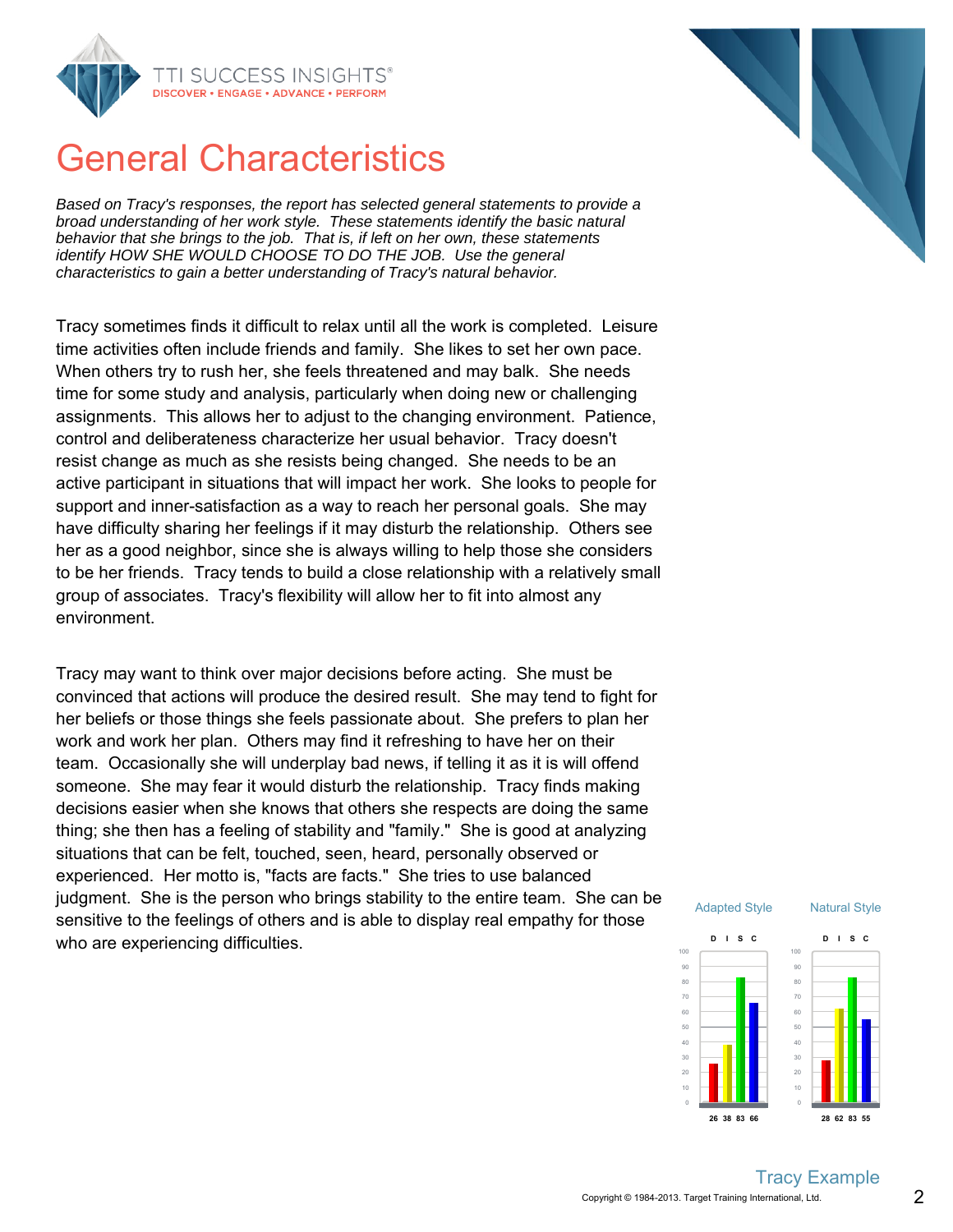



## **General Characteristics Continued**

Tracy usually is considerate, compassionate and accepting of others; however, on some occasions can become stubborn. Stubbornness surfaces when her ideals and beliefs are confronted. She likes to know what is expected of her in a working relationship and have the duties and responsibilities of others who will be involved explained. Communication is accomplished best by well-defined avenues. She is not easily triggered or explosive, but she may conceal some grievances because she doesn't always state her feelings. She likes a friendly, open style of communication. Tracy does not enjoy confrontation for confrontation's sake. She feels she can win through patience and resolve. She will be open with those she trusts; however, reaching the required trust level may take time. She is quick to pick up on group dynamics and skilled in fitting in with a group. She brings both speaking and listening skills to the group.



#### Tracy Example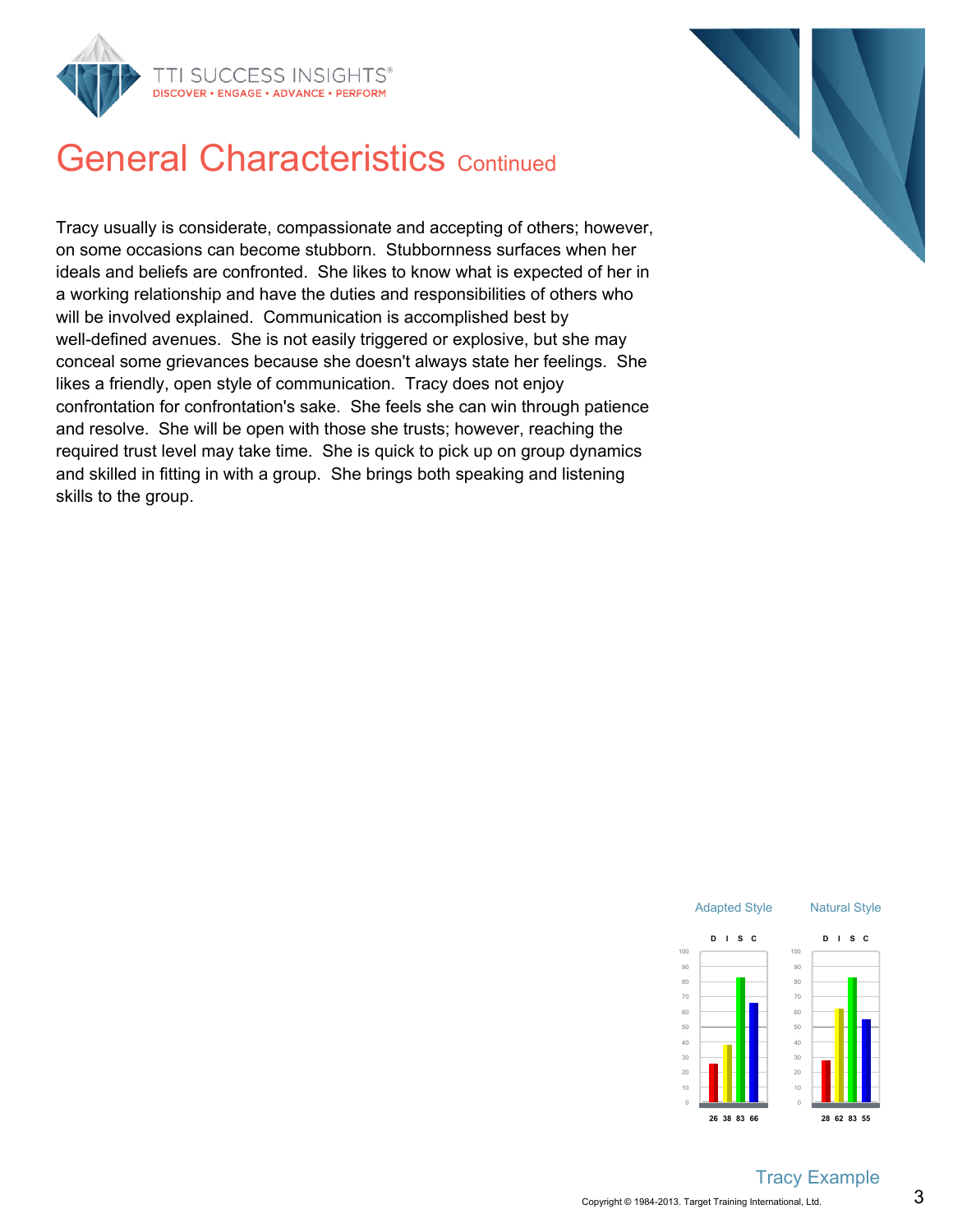

## Ideal Environment

This section identifies the ideal work environment based on Tracy's basic style. People with limited flexibility will find themselves uncomfortable working in any job not described in this section. People with flexibility use intelligence to modify their behavior and can be comfortable in many environments. Use this section to identify specific duties and responsibilities that Tracy enjoys and also those that create frustration.

- A stable and predictable environment.  $\bullet$
- Practical work procedures.  $\bullet$
- Needs personal attention from her manager and compliments for each  $\bullet$ assignment well done.
- $\bullet$ Needs an opportunity to deal with people with whom a long-standing relationship has been established.
- Jobs for which standards and methods are established.  $\bullet$
- An environment that allows time to change.  $\bullet$
- An environment in which she may deal with people on a personal, intimate  $\bullet$ basis.



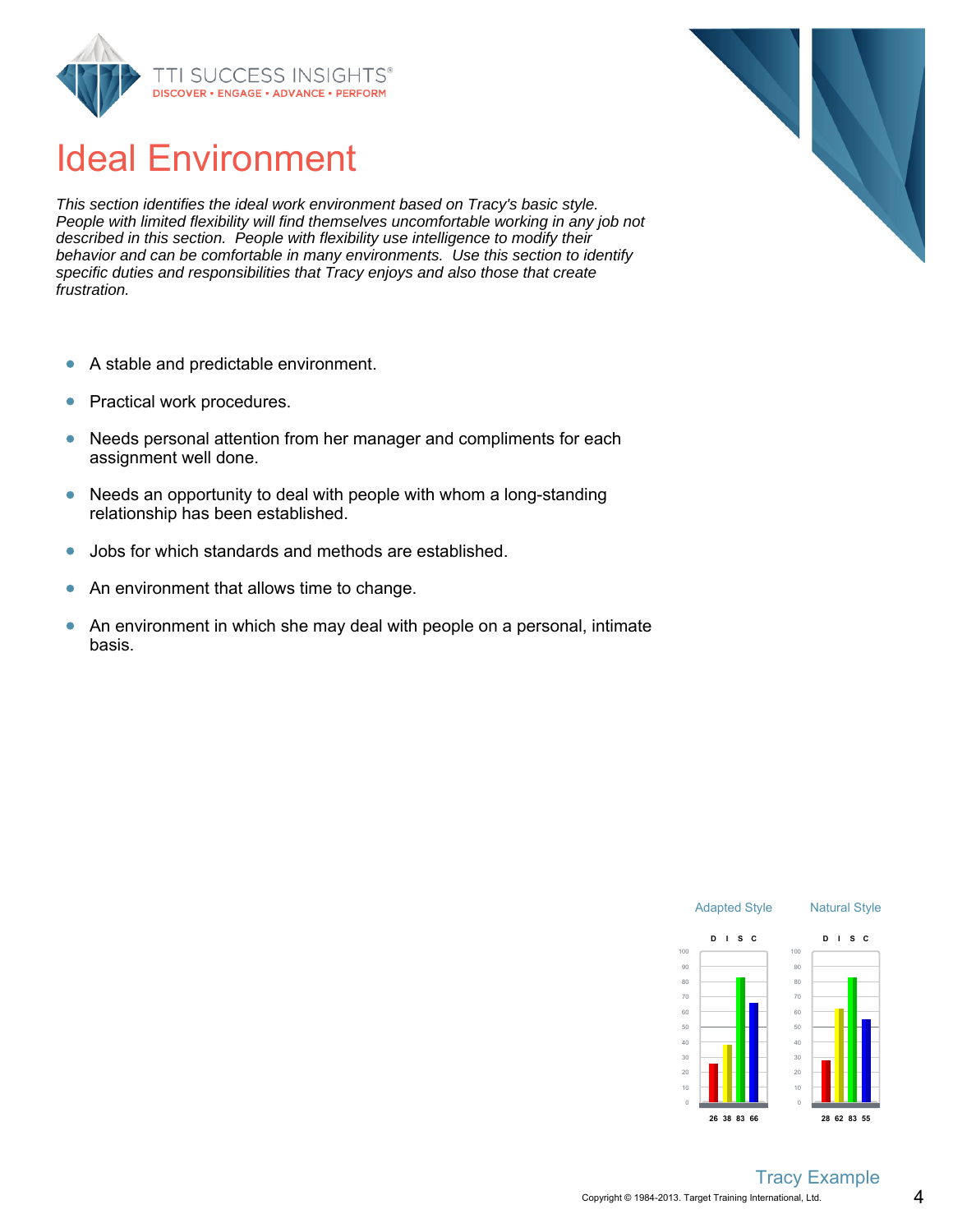

# Value to the Organization

This section of the report identifies the specific talents and behavior Tracy brings to the job. By looking at these statements, one can identify her role in the organization. The organization can then develop a system to capitalize on her particular value and make her an integral part of the team.

- Works for a leader and a cause.  $\bullet$
- Patient and empathetic.  $\bullet$
- Flexible.  $\bullet$
- People-oriented.  $\bullet$
- Service-oriented.  $\bullet$
- Builds good relationships.  $\bullet$
- $\bullet$ Will gather data for decision making.
- Adaptable.  $\bullet$



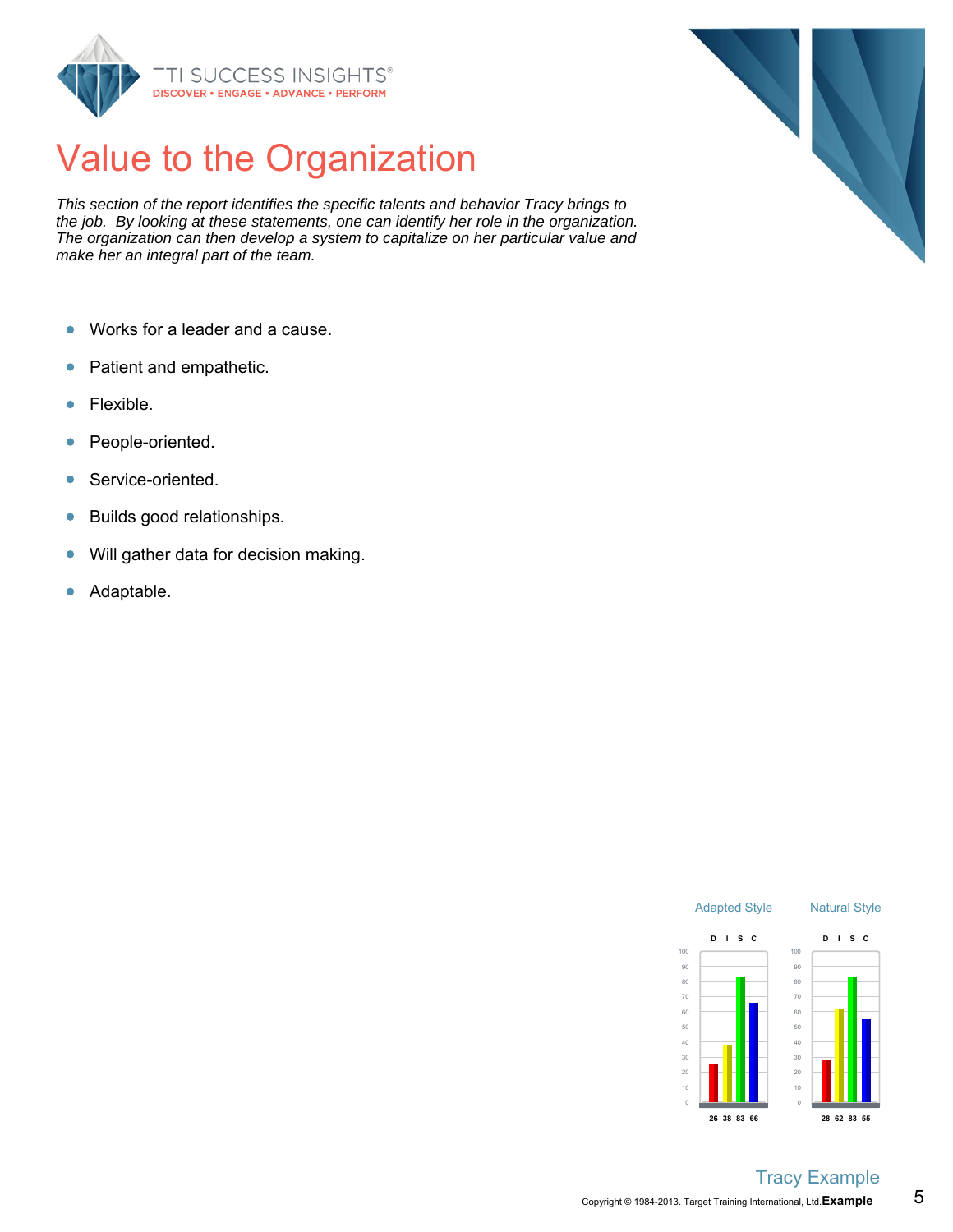

## Interview Questions

- 1. Describe your career goals:
- 2. How do you plan to achieve these goals?
- 3. What factor do you feel may hinder your success?
- 4. What do you expect from your manager?
- 5. How do you determine your priorities?
- 6. What are your most significant accomplishments?
- 7. How do you deal with people you don't like?



6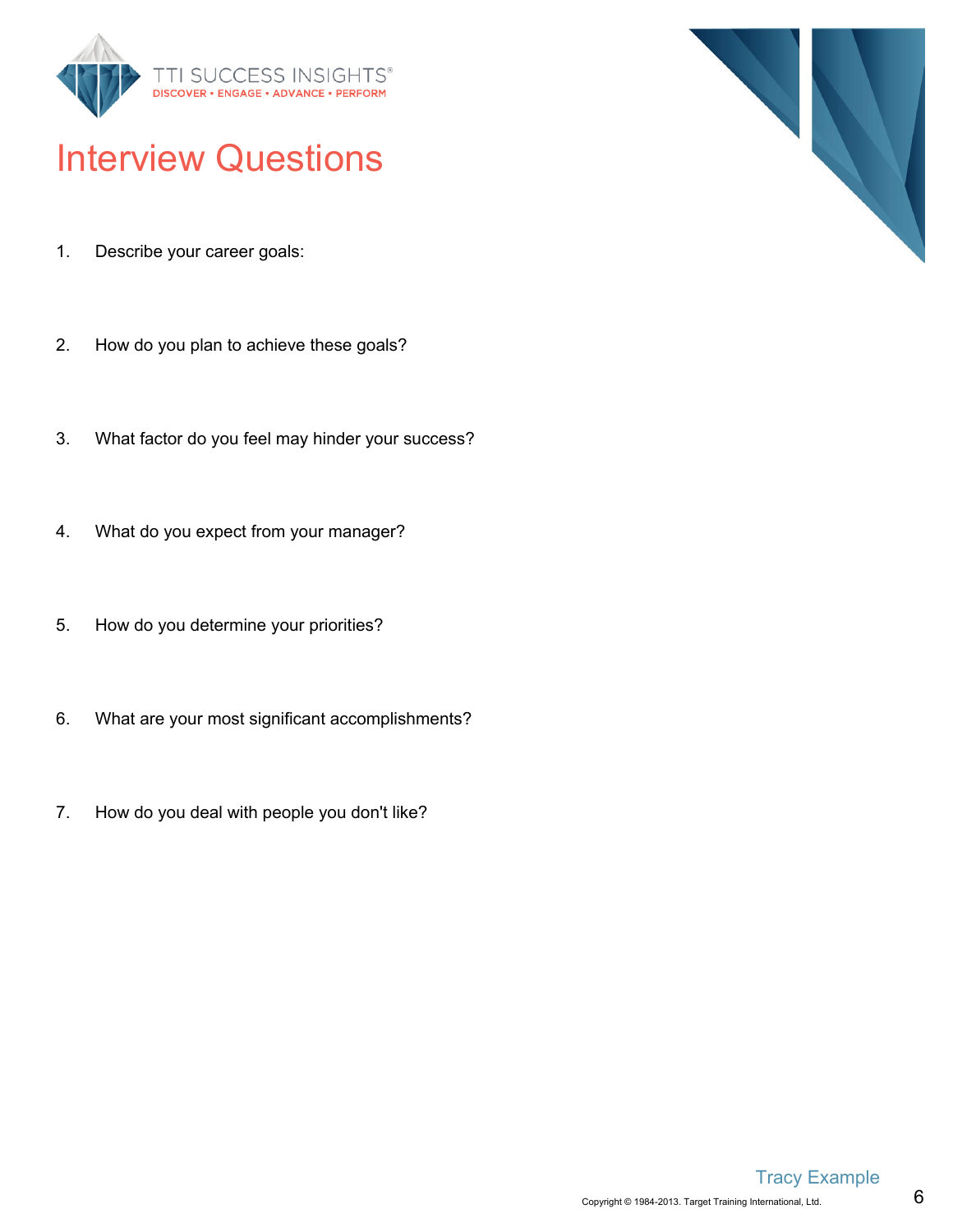

### Style Insights<sup>®</sup> Graphs 7-29-2013



#### Adapted Style

**Graph I**



**Graph II**

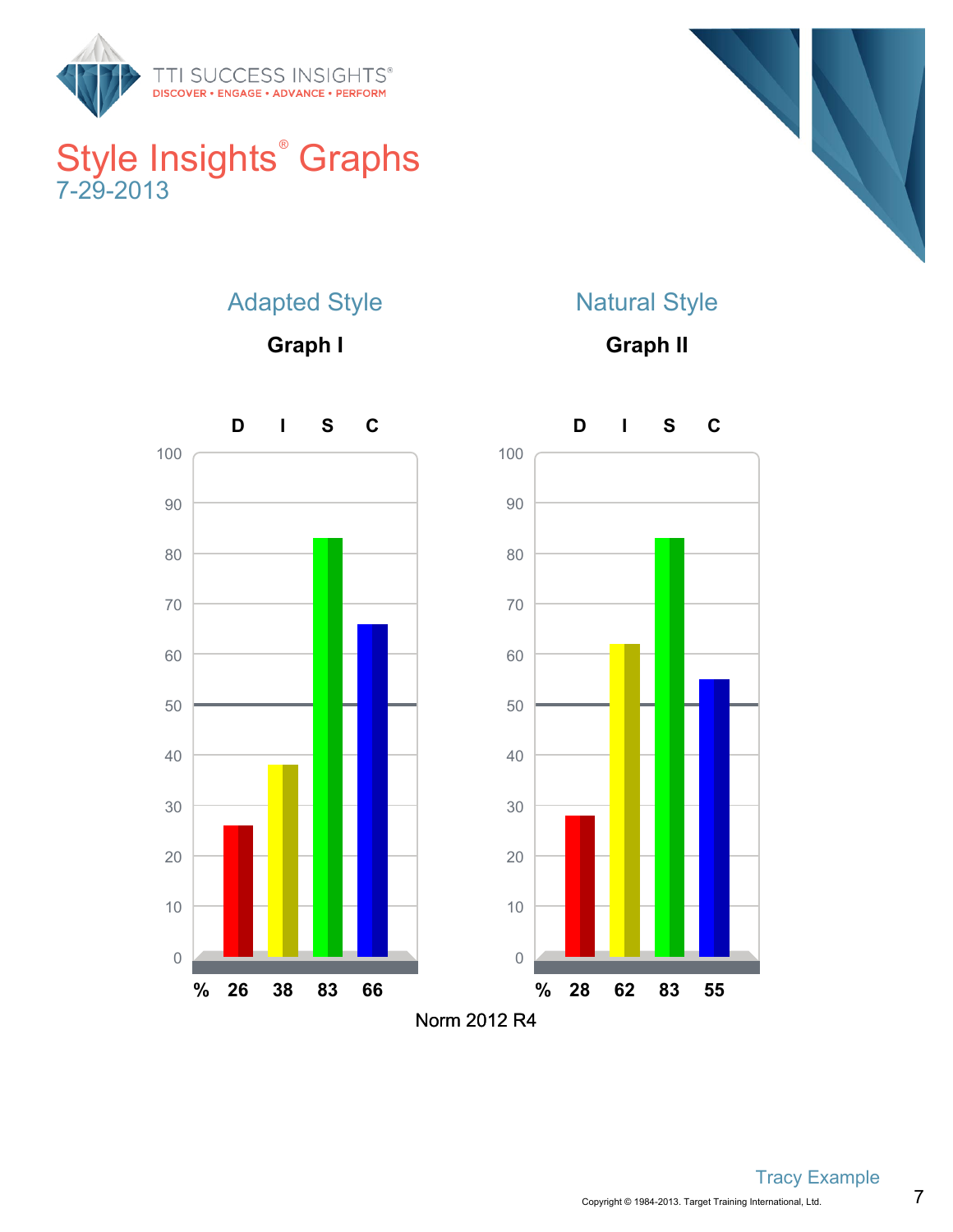



# The Success Insights<sup>®</sup> Wheel

The Success Insights® Wheel is a powerful tool popularized in Europe. In addition to the text you have received about your behavioral style, the Wheel adds a visual representation that allows you to:

- View your natural behavioral style (circle).  $\bullet$
- View your adapted behavioral style (star).  $\bullet$
- $\bullet$ Note the degree you are adapting your behavior.
- $\bullet$ If you filled out the Work Environment Analysis, view the relationship of your behavior to your job.

Notice on the next page that your Natural style (circle) and your Adapted style (star) are plotted on the Wheel. If they are plotted in different boxes, then you are adapting your behavior. The further the two plotting points are from each other, the more you are adapting your behavior.

If you are part of a group or team who also took the behavioral assessment, it would be advantageous to get together, using each person's Wheel, and make a master Wheel that contains each person's Natural and Adapted style. This allows you to quickly see where conflict can occur. You will also be able to identify where communication, understanding and appreciation can be increased.